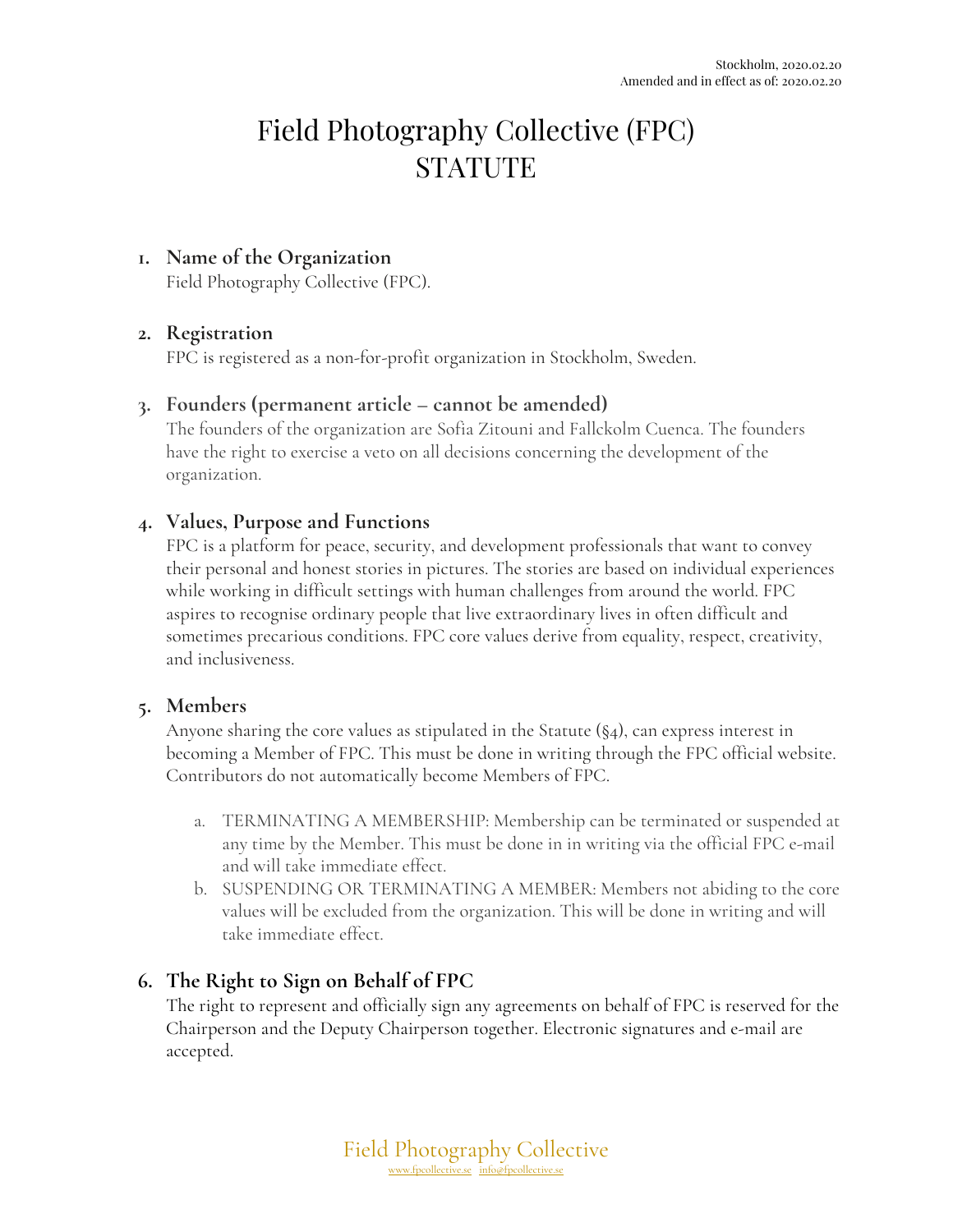# **7. Modus Operandi**

FPC is primarily, but not exclusively, a platform for publishing photo essays by selected contributors.

All published material on the FPC electronic platform or related social media shall be submitted by the contributors on a voluntary basis. FPC reserves the right to accept, reject and edit any submitted material. All contributors keep the full and unconditional rights of all submitted material.

# **8. Contributions and Selection**

Potential contributors are encouraged to submit material in accordance with the guidelines stipulated herein as well as on the FPC website. The main criteria are that the contributors are or have been working as professionals in peace, security and development cooperation or any related field.

- a. CRITERIA: Contributions are welcome from any person/development professionals that want to convey their personal and honest stories in pictures. FPC shall accept content primarily from individuals with (1) experience from working in peace, security, and development; (2) a sincere interest in documenting their work as aspiring photographers; and (3) have a desire to show their work and inspire others.
- b. CONTRIBUTIONS: In order for FPC to be able to publish any contribution on the FPC website as well as related social media platforms, all content must be taken by the contributor. The contributor must assure the right to publish the contend provided to FPC. By submitting content, the contributor agrees for FPC to potentially publish and disseminate the material.

FPC reserves the right to review and edit all submitted content. Content of pornographic or defamatory nature will not be considered. FPC further reserves the right to erase any content on the website or flag content on social media outlets if deemed inappropriate. Photo essays shall be accepted on a rolling basis. FPC will encourage applications from all countries and contexts.

FPC cannot incur any damages or liability for the views expressed by the contributor. The Contributor therefore bares the sole responsibility for the content.

c. CONTRIBUTORS AND DUTIES: All contributors are encouraged to take active part in promoting and disseminating the content published on the FPC electronic platform as well as relevant social media. All contributors must be informed of their possibility to partake in any of the FPC activities.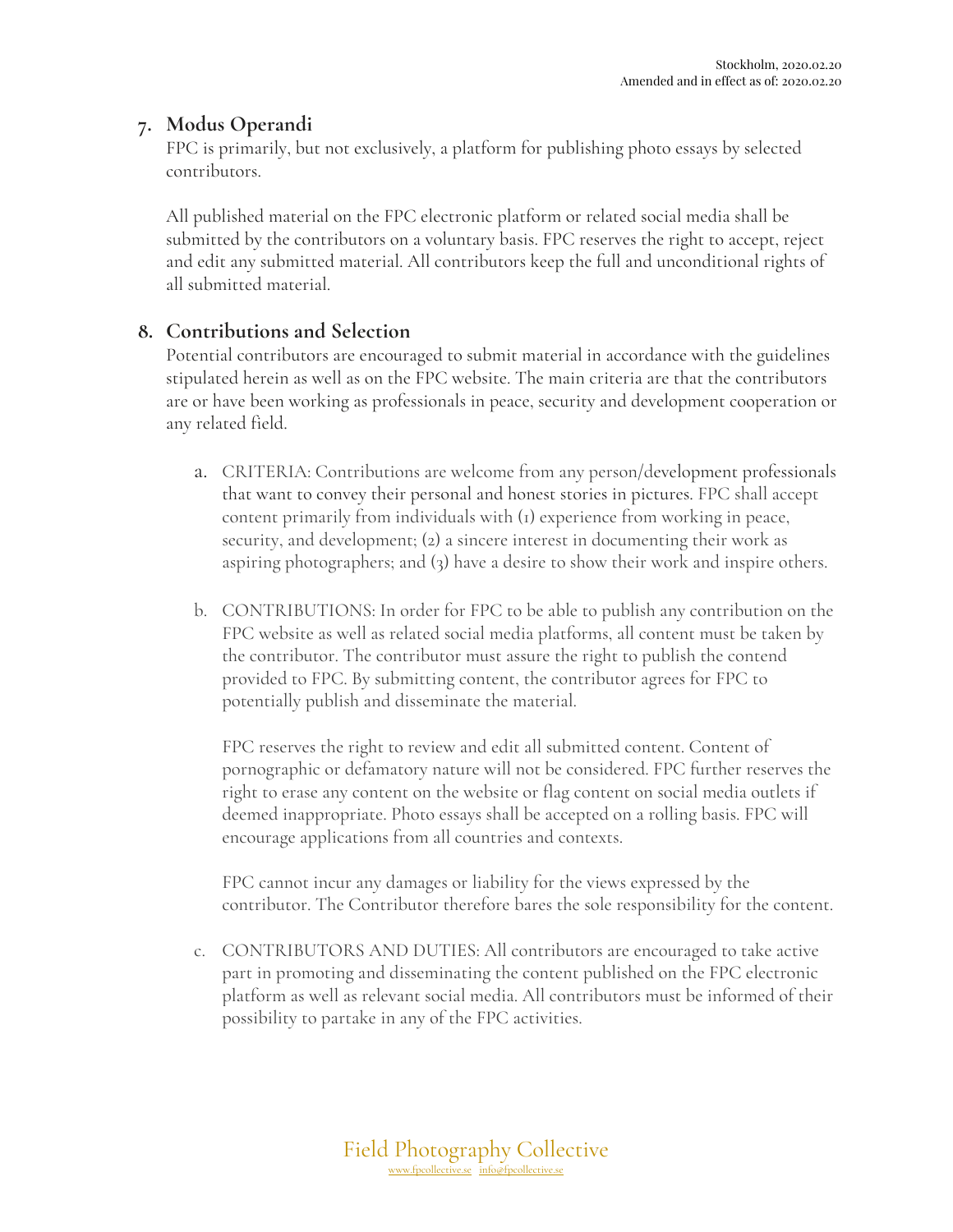d. TERMINATING CONTRIBUTION: Visibility on the FPC website can be terminated or suspended at any time by FPC or the contributor. This must be done in writing and will take immediate effect.

The contributor's profile will be removed from the website. Content on social media may remain. Former contributors are welcome to re-contribute at any time. Previously published content will not be considered for publication.

#### **9. Decision-Making Body**

The main decision-making body is the Board of Directors.

#### **10. Board of Directors – Composition**

The Board of Directors (the Board) is elected during the General Assembly. Only registered FPC Members can be eligible for positions on the Board. The Board must be composed of a minimum of  $\zeta$  and maximum of  $\zeta$  people with various roles and responsibilities. The composition of the Board will be as follows: Chairperson, Deputy Chairperson, Secretary and any other delegates that the organization considers necessary.

The Board has the right to consider all matters concerning the development of FPC as presented in the Yearly Plan.

The Board will convene on a six-month basis with the purpose of reviewing the Yearly Plan and evaluate the past years activities or as often as necessary for the development of the organization. Extraordinary meetings can be called by any member of the Board. Voting is conducted by a qualified majority.

Board Members that wish to resign from their duties must do so in writing two months prior.

#### **11. Election of the Board**

The election of the Board takes place during the General Assembly. An independent Election Commission (Commission) presents possible candidates in due time to be considered. The Commission consists of a minimum of two persons. The Members of the Commission cannot hold positions in the incumbent Board.

#### **12. General Assembly**

The General Assembly (Assembly) consists of all registered Members.

a. ASSEMBLY AND INVITATIONS: The Assembly meeting is called once a year, or as deemed necessary by the Secretary. All participants must be informed either by email or via social media. The call to Assembly must state purpose and topics to be discussed. Invitations should be sent two months prior to Assembly but no later than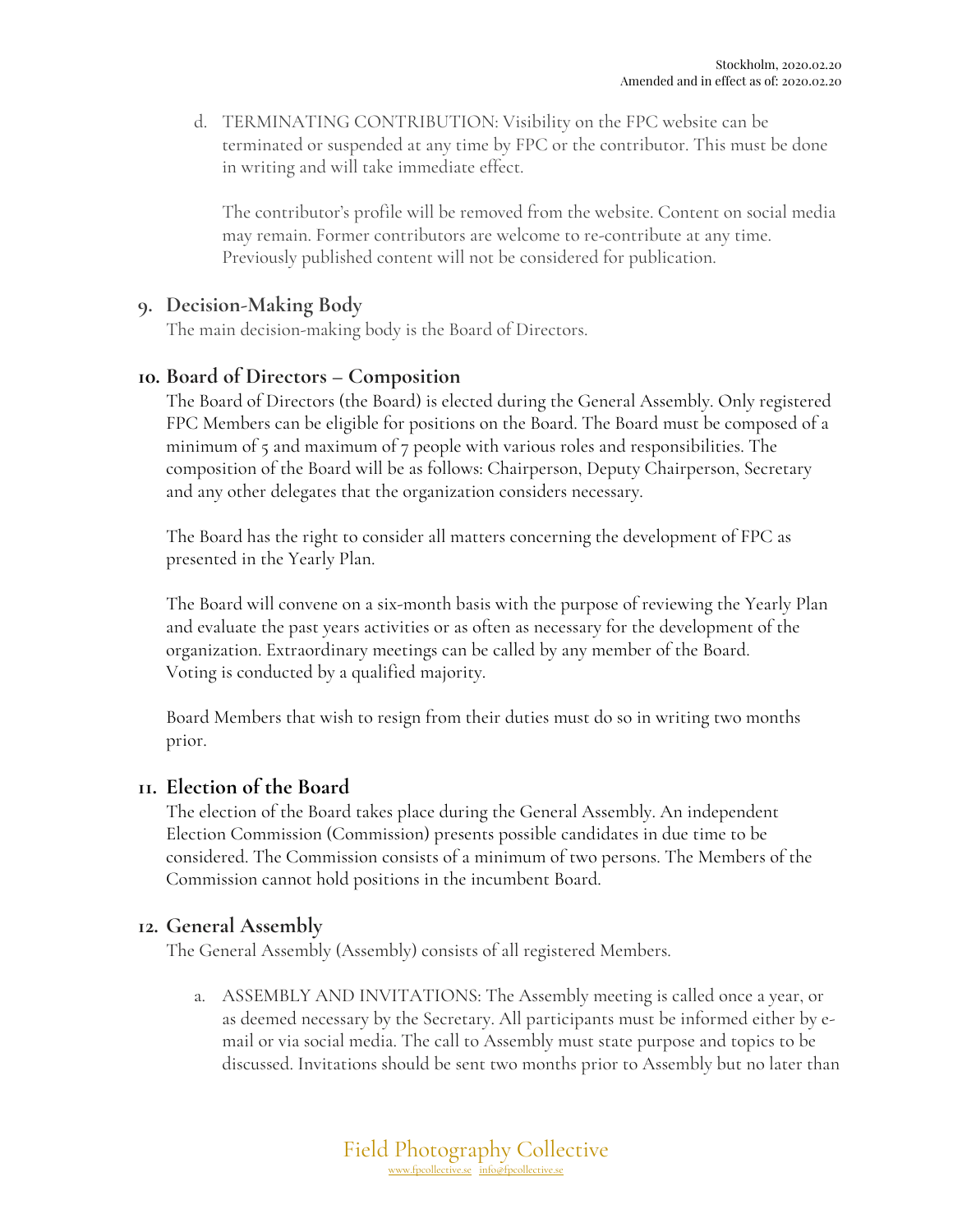one month prior. Members can then suggest pertinent agenda items to be discussed during Assembly.

The following must be discussed during Assembly:

- i. Opening of the Assembly
- ii. Approval of the agenda
- iii. Election of Board of Directors
- iv. Liability of the Board
- v. Review of current Members
- vi. Annual review of budget and activities
- vii. Review of future activities and development
- viii. Vote on future activities and development as presented by the Board in the Yearly Plan
- ix. Appointment of the Election Committee
- x. Closure of the Assembly
- b. PARTICIPATION: All Members are encouraged to participate during Assembly. If not possible to be physically present, electronic platforms shall, to the extent possible, be made available in order to facilitate participation in the decision-making process of the organisation.
- c. VOTING RIGHTS AND ELIGIBILITY: All participants have the right to vote in Assembly. If a participant is not present either in person or electronically, then the voting right will be annulled. All participants must be informed of decisions taken during Assembly in their absence.
- d. EXTRAORDINARY ASSEMBLY: Extraordinary Assembly can be called through written notice to the Board. Extraordinary Assembly can only be called by a motion of at least 50% + 1 of the registered Members. The motion must clearly state the purpose. The Board must in such case convene an Extraordinary Assembly.

#### **13. The Yearly Plan**

The Yearly Plan stipulates the FPC activities. The plan is prepared by the Board and reviewed on a six-month basis.

#### **14. Fiscal Year**

The fiscal year follows the calendar year.

#### **15. Accounting**

The accounting will be conducted by an appointed person within the Board.

Field Photography Collective www.fpcollective.se info@fpcollective.se